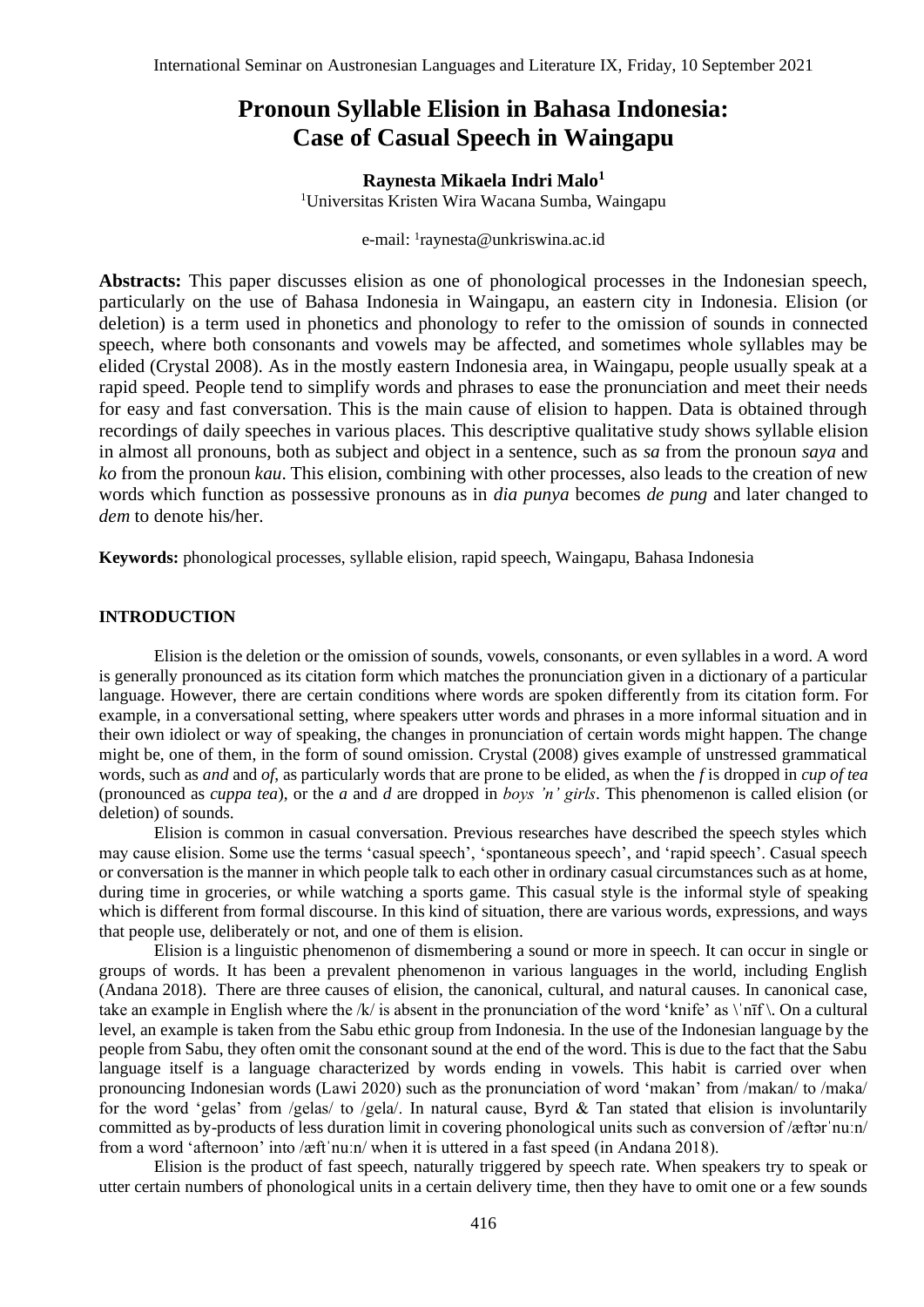to manage with the time. Although some studies show that elision may occur in slower speech (Harrison 2007), speech rate is still a risky environment for elisions to occur (Andana 2018). Studies prove that rapid speech is the main cause of elision. It is the typical of rapid, casual speech (Roach 2009).

Davidson (2006), in a study of the elision schwa in fast speech found that reduced delivery duration affects schwa elision, either it is provoked by arrangement of the types of sounds neighboring schwa, or by the inability of the speaker to manage the limited duration of speaking. Beside schwa sounds, other particular sounds, when placed in a particular position will likely to be elided. For example, the plosive alveolar sounds such as /t/ and /d/ are quite difficult to pronounce when those sounds are placed after the liquid sounds or after the nasal sound. This consonant elision occurs as the way of Sri Mulyani in maintaining the speed of her speech in order to make the pronunciation easier (Firdhani, Indrayani, and Mahdi 2018). Elision is more often used in informal situations with the function to produce a simple result of speaking that is easier for the speaker to pronounce and easy to understand for the listener. Besides, elision can also be found especially in presentations or formal situations depending on context (Nasrulloh, Yasri, and Kareviati 2019).

Owusu Ansah (2020) in a study of elision in Esahie, also known as Sehwi, a Kwa language spoken in the Western North region of Ghana found that elision might happen to sound segments, syllables and tones. Elision, as of type of the syllable structures changes that occur in rapid speech because of sounds influencing each other, is influenced not only by phonological aspect, but also morphological factors such as vowel juxtapositioning during compounding, and at word boundary.

As most studies link elision with fast speech rate, Andana (2018) separated the cause of elision between cultural aspect (the dialect) and the speech rate aspect. The study found that the productivity of elisions in the Eminem's Offended sub-verses were not affected by speech rate, but a dialect since 80 percent of elisions were underlain by BEV (Black English Vernacular).

In linguistics terminology, an elision in word-initial position or from the beginning of a word is known as aphaeresis, in word-medial position or from the interior part of a word as syncope, and in word-final position or from the end of a word as apocope (Crystal 2008). Bussmann (1998) elaborates aphaeresis or aphesis as the loss of initial vowel, consonant, or syllable, as in *opossum ~ possum*, or the loss of initial [k] before [n] in *knee* and *knight*, syncope as the loss of an unstressed vowel (or a consonant) within a word such as in the pronunciation of *medicine* as /'medsin/ and *library* as /'laibri/, and apocope as the loss of a final vowel, consonant, or syllable, as in the pronunciation of the noun *comb* as /ko:m/ where the final consonant /b/ is disappeared.

As it was mentioned above, elision can occur on sounds level such as vowels or consonants in a word and even on syllable level. A syllable is a unit of spoken language that is bigger than a speech sound and contains one or more vowels or of a syllabic consonant alone or of either with one or more consonant sounds preceding or following (Anon 2021). Crystal (2008) defines a syllable as a unit of pronunciation typically larger than a single sound and smaller than a word. A word may be pronounced 'syllable at a time', as in *ne-ver-the-less*, and a good dictionary will indicate where these syllabic divisions occur in writing, thus providing information about how a word may be hyphenated. A syllable is a phonological unit consisting of one or more sounds or phonemes, including a peak (or nucleus) (Finegan 2004) and the coda and onset (Fromkin, Blair, and Collins 2000). For example, the word *big* in English is a monosyllabic word which has only one syllable, consisting of 'i' as the nucleus, the preceding consonants 'b' as the onset and the following consonant 'g' as the coda. Meanwhile, the English word *raptor* is a disyllabic word which has two syllables 'rap' and 'tor'. The vowels in each syllable are the nucleus and the preceding and following consonants are the onset and coda respectively. Other words might also be polysyllabic with more than two syllables such as *beautiful* which has three syllables.

In Bahasa Indonesia, a syllable is defined as the smallest rhythmic unit in a speech sound (Pujiastuti and Kulup 2016), a structure that is formed by one or a sequence of phonemes that are the constituents of a word (Anon 2016; Kridalaksana 2008). As in English, it also consists of *puncak* or the nucleus, an onset, and a *koda* or the coda (Chaer 2009). There are eleven syllable patterns in Bahasa Indonesia. Among others are (i) V: *a-ku*, (ii) VK: il-mu, (iii) KV: ka-mu, and (iv) KVK: pak-sa. The V refers to vowels or vocal sounds while the K represent 'konsonan' or consonant sounds. The underlined syllables are the examples of each respective pattern. For example, the word *aku* is a disyllabic word which has 2 syllables. The first syllable only has a nucleus 'a'. meanwhile, the second syllable has an onset 'k' and a nucleus 'u'.

This study is aimed at describing and analyzing elision in the use of Bahasa Indonesia in informal context in Waingapu, a city in eastern Indonesia. As in other eastern Indonesia cities, the way people speak in Waingapu is also characterized by a fast speech phenomenon, with rapid speed and elision. It can be said that one of the traits of eastern Indonesian people's dialect is fast speech. People speak at a rapid speed with many shortened words and phrases, for example the verb 'pergi' /pergi/ is shortened to 'pi' /pi/. This study will analyze the shortened forms of words and phrases, excluding the calculation of the speech rate. It will be focused only on the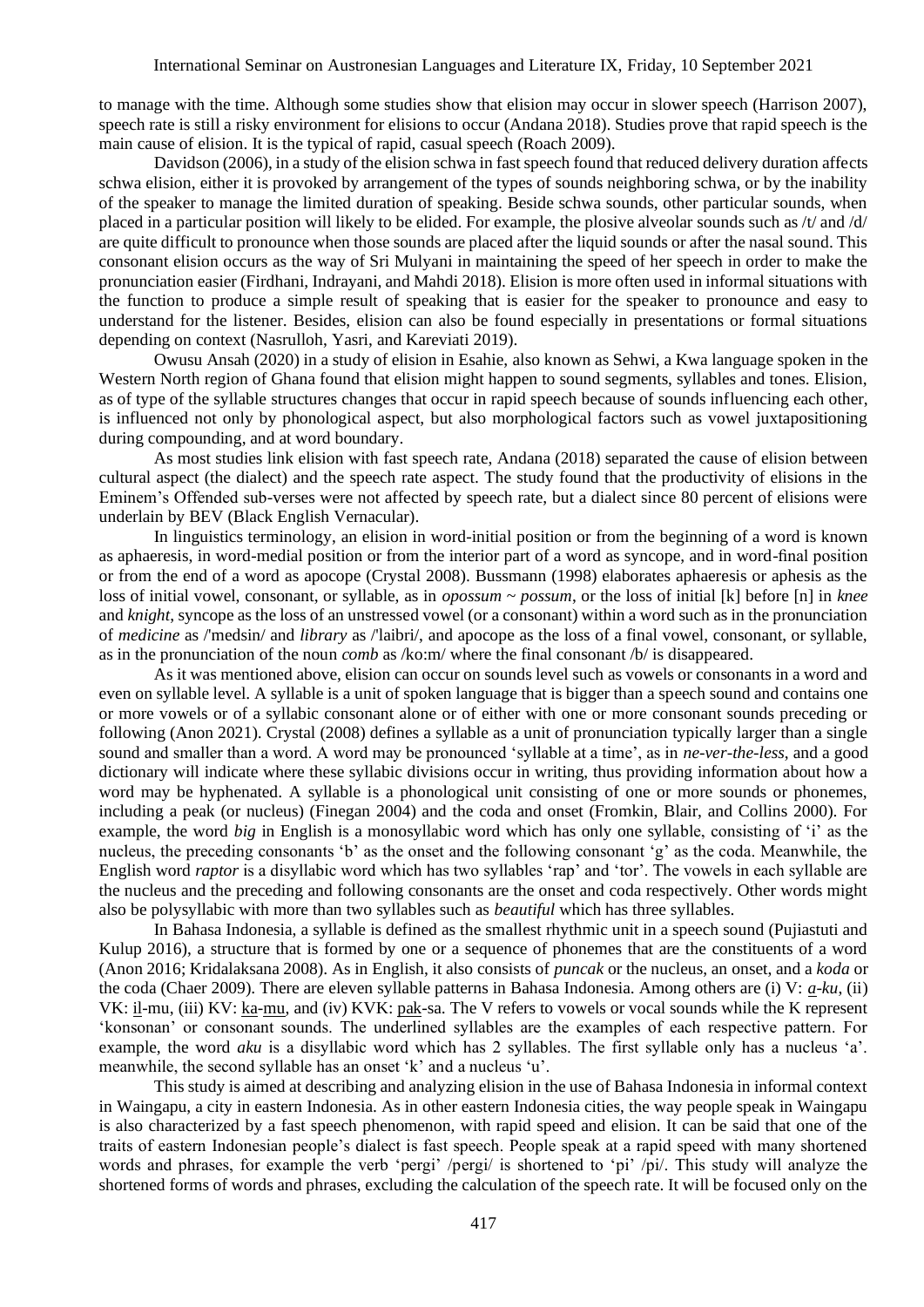International Seminar on Austronesian Languages and Literature IX, Friday, 10 September 2021

changes occurring in words and phrases, the original forms and the derivational forms as results of shortened, deletion, or elision process.

Waingapu is located in Sumba Island where several languages are spoken. In Waingapu, besides Bahasa Indonesia as the national language, people also speak Kambera and other local languages. Apart from the local languages, in the use of Bahasa Indonesia, people show that the way they use it is different from people in other parts of Indonesia, especially in the western Indonesia areas. Besides rapid speech, they are also indicated by a high tone of speaking. In formal places such as school or government offices, Bahasa Indonesia is used as a means of communication. However, it is not always used in a formal way of speaking. As with other languages, different situations may trigger different ways of speaking between speakers. One apparent characteristic of informal ways of speaking in Waingapu is the deletion or elision of words and phrases which resulted in shortened forms.

## **METHOD**

This study is a descriptive qualitative study which will elaborate the phenomena of elision that occurs in the personal pronouns of Bahasa Indonesia used in Waingapu. Although elision does occur on other classes of words such as on verbs, this study focused more on personal pronouns and possessive structure of subject and possessive verb 'punya' or 'to have' in English. The data was all oral use of language collected through notetaking at various places such as campus, house, restaurants, market, stores, and public parks. By applying a distributional method, the data collected was then selected using a direct element categorization technique which will divide words and phrases in a sentence to categorize them based on their classes of words and their parts of speech in the sentences. After that, to see how elision works, the data will be compared to actual pronunciation of words and phrases to see how the elision affects and changes the words.

## **FINDINGS AND DISCUSSION**

This section focuses on the elision, the process, and the results. As the focus is on personal pronouns and possessive structure, this section will be divided into two parts respectively for each. Table 1 is the list of pronouns and possessive structure in a sentence which are the focus of this study. There are 6 pronouns and 6 possessive structures alongside with additional information on the equivalent forms in English. The elision result column shows the elision result of each form.

| No  | <b>Personal Pronoun/</b><br><b>Possessive Structure</b> | <b>Meaning in English</b>           |  |
|-----|---------------------------------------------------------|-------------------------------------|--|
| 1)  | Saya                                                    | $1st$ person singular ( <i>I</i> )  |  |
| 2)  | Kau                                                     | $2nd$ person singular (you)         |  |
| 3)  | Dia                                                     | $3rd$ person singular (he/she/it)   |  |
| 4)  | Dorang                                                  | $3rd$ person plural ( <i>they</i> ) |  |
| 5)  | Kamu                                                    | $2nd$ person plural (you, pl)       |  |
| 6)  | Kita                                                    | $1st$ person plural (we)            |  |
| 7)  | Saya punya                                              | My                                  |  |
| 8)  | Kau punya                                               | Your                                |  |
| 9)  | Dia punya                                               | Her/His                             |  |
| 10) | Dorang punya                                            | Their                               |  |
| 11) | Kamu punya                                              | Your                                |  |
| 12) | Kita punya                                              | Our                                 |  |

Table 1 List of Pronoun and Possessive Structure

# **Personal Pronouns Elision**

Personal pronoun in Bahasa Indonesia is called as *pronominal persona* which consists of pronouns that refer to persons, usually used in sentence to replace and refer the noun of a person. For example, the pronoun *dia*  (*she*) is used to refer to a woman named Dita. From the list on Table 1 above, it can be seen that all the personal pronouns are disyllabic, meaning that they are constituted of 2 syllables. As syllables also function to help syllabic division, below is a short explanation on how the 6 personal pronouns are divided based on *Kamus Besar Bahasa Indonesia.*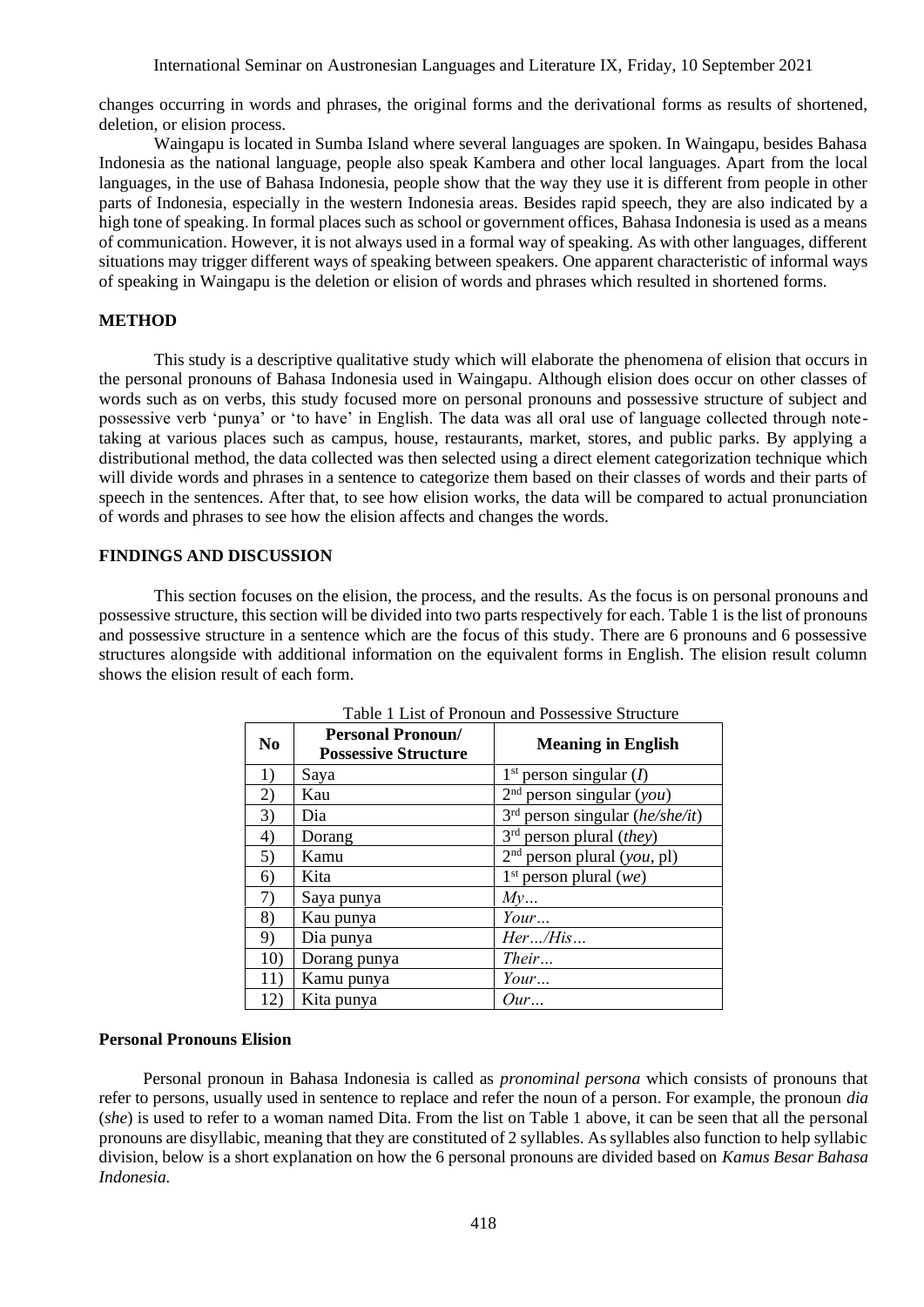| No. | <b>Personal Pronoun</b> | <b>Syllable Division</b> | <b>Elision Result</b> |  |
|-----|-------------------------|--------------------------|-----------------------|--|
|     | Saya                    | sa - ya                  | Sa                    |  |
| 2)  | Kau                     | ka - u                   | Ko                    |  |
| 3)  | Dia                     | $di - a$                 | De                    |  |
| 4)  | Dorang                  | $do$ - rang              | Dong                  |  |
| 5)  | Kamu                    | ka - mu                  | Kam                   |  |
| 6)  | Kita                    | ki - ta                  | Kit                   |  |

Table 2 Personal Pronouns and Elision Results

From the data in Table 2 above, it can be seen that all the disyllabic personal pronouns have changed into monosyllabic words after the elision process. It means that all the second syllables (except for *dorang*) in the original words are elided. The first is for the 1st person singular pronoun *saya* which is elided to 'sa' and the 'ya' is omitted. The example can be seen in sentence (a) *Sa malas* ("saya malas") or (b) *Pulang deng sa saja* ("Pulang dengan saya saja"). For this pronoun, the elision process is simply omitting the second syllable and leaving the first syllable as the only syllable with a nucleus and an onset. This word experiences an apocope elision because the sounds omitted are from the end of the word.

The 2nd person and 3rd person singular undergo a slightly different process. The pronoun *kau* changes into *ko* as in (c) *ko di mana?* ("kau di mana?") or in (d) *sa kira ko yang datang* ("saya kira kau yang datang"). The second syllable 'u' is omitted and leaves the first syllable alone. However, there is another process of sound change where the /a/ in *ka* is changed into /o/ and the word becomes *ko*. The pronoun *dia* changes into *de* as in (e) *de minta sa yang bayar?* ("dia minta saya yang bayar") or in (f) *de deng saya sama-sama* ("dia dengan saya sama-sama"). The second syllable 'a' is omitted and leaves the first syllable alone. However, the sound change process also occurs where the /i/ in *di* is changed into /e/ and the word becomes *de*. The remaining syllable has a nucleus and an onset. It is the apocope that occurs since the sounds lost are those from the end part of the words.

The word *dorang* is the pronoun which refers to the 3<sup>rd</sup> plural persona. It has the same meaning with the pronoun 'mereka' ('they' in English) and is used by people in eastern Indonesia. The examples are in (g) *dong tidak kasih info kemarin* ("dorang tidak kasih info kemarin") or in (h) *besok saja sama-sama deng dong yang lain* ("besok saja sama-sama dengan dorang yang lain"). For this pronoun, the case is syncope elision because it is not the second syllable which is omitted but two sounds in the middle of the words. Viewing the syllable structure, originally this word is divided into 'do' with  $\sqrt{o}$  as the nucleus and  $\sqrt{d}$  as the onset and 'rang' with  $\sqrt{a}$  as the nucleus,  $/r/$  as the onset, and  $/ng/$  as the coda. When the elision happens and the two sounds  $/r/$  and  $/af$  are lost, it leaves the word with only 1 syllable. The word *dong* has the /o/ as the nucleus, the /d/ as the onset, and the /ng/ as the coda.

*Kamu* refers to 2<sup>nd</sup> plural persona and *kita* refers to 1<sup>st</sup> plural persona. In English, they are the 'you' for the plural form and 'we'. Take the examples (i) *kam pi mana*? ("kamu pergi mana?") and (j) *kit tir tau cara kerjanya*  ("kita tidak tahu cara kerjanya"). These two pronouns experience apocope elision where the last sounds are lost. The originally disyllabic words change into monosyllabic forms. *Kamu* is originally have two syllables of 'ka' and 'mu'. The elision omits the /u/ at the end of the word and the consonant /m/ moves and joins the first syllable. The monosyllabic word *kam* has /a/ as the nucleus, the /k/ as the onset, and the /m/ as the coda. The /m/ sound previously acts as the onset of the second syllable. The pronoun *kita* also experiences the same process where the elision omits the /a/ at the end and the consonant /t/ joins the first syllable. The word *kit* has /i/ as the nucleus, the  $/k$  as the onset, and the  $/t$  as the coda. Previously, the  $/t$  sound is the onset of the second syllable.

From the analysis above, it can be inferred that personal pronouns experience two types of elision, the apocope and the syncope elision with different kinds of process. All the elision process resulted in forming monosyllabic words which were originally disyllabic. From the examples, it can also be seen that besides personal pronouns, some other classes of word are also experience elision such as the verb *pergi, tahu,* and *mau* which change into *pi*, *tau*, and *mo*, the adverb *dengan* which changes into *deng,* and the negation adverb *tidak* which changes into *tir*. Some of the elision products may fill the subject and object position in a sentence as *sa* in (b), *ko* in (h), and *dong* in (d). Other elided pronouns can only position as subject of a sentence as the data and analysis of this study show. However, there might be few infrequent uses of these forms as objects.

### **Possessive Structure Elision**

Possessive structure here refers to the structure of phrases which usually exist in possessive pronoun phrases in Bahasa Indonesia. In English, all possessive pronouns consist of one whole word with one syllable or more such as *my, your, his, her, their,* and *our*. In Bahasa Indonesia, there are two ways of expressing it as in (k)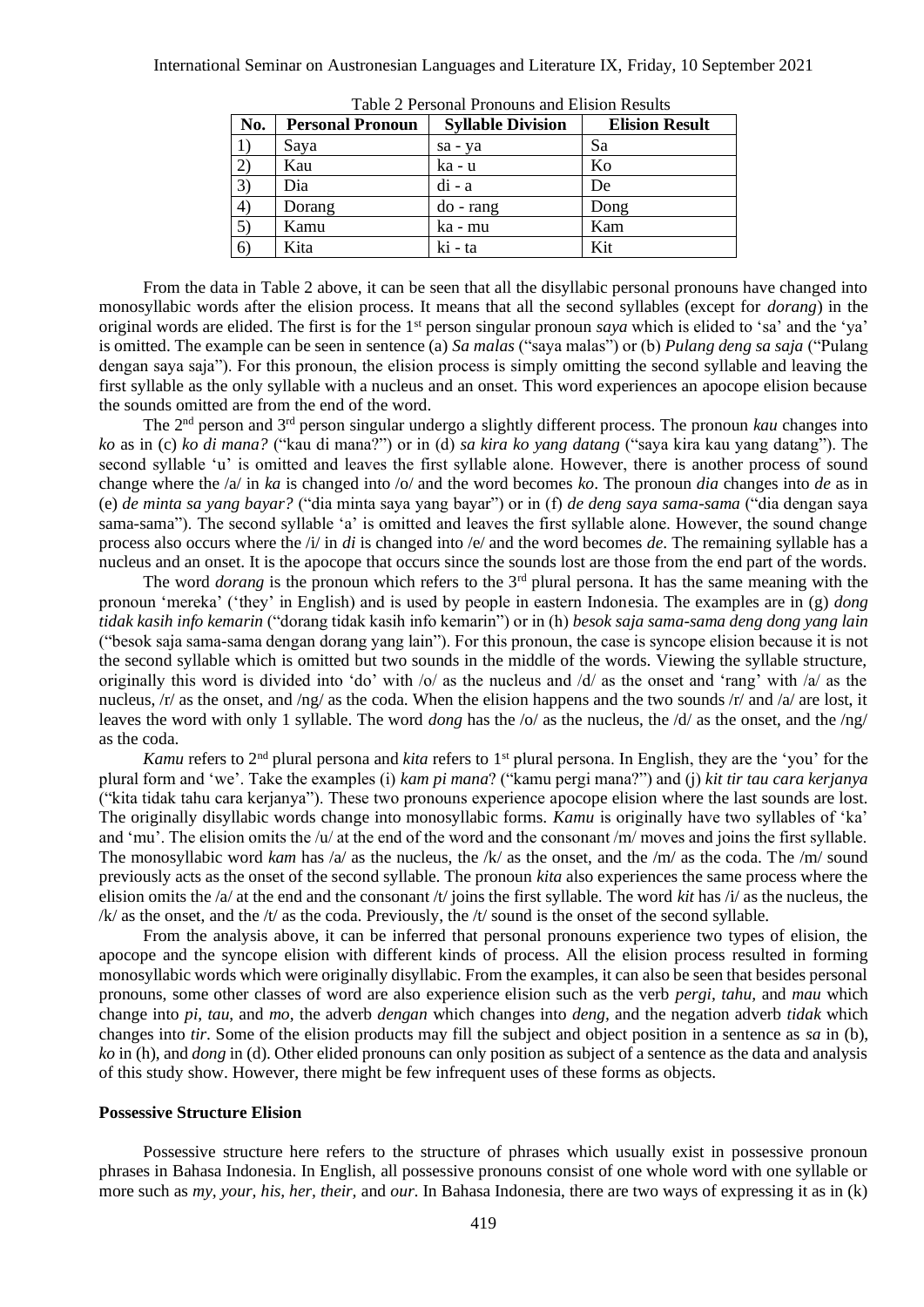*rumah saya* or (l) *saya punya rumah*. Both sentences are translated in English as 'my house'. In Waingapu and in mostly all eastern Indonesia regions, the second phrase structure is usually preferred by speakers. However, the (l) s*aya punya rumah* might be seen as both a sentence and a phrase. As a sentence it means 'I have a house' and as a phrase, it means 'my house'. The focus of this study is on the latter which is related to possessive phrases.

The verb *punya* means 'to have'. For this verb alone, it usually experiences elision, where (1) the last sound /a/ is omitted and the /ny/ sound is changed into /ng/ and the word becomes *pung,* or (2) *pung* later changed into *pu* where the /ng/ sound is elided. This verb is usually present in the possessive forms such as in (m) *Sa pung tas masih di dalam* ("saya punya tas masih di dalam) and in (n) *De pu sodara yang datang* ("dia punya saudara yang datang"). In (m), *sa pung tas* is a noun phrase which means 'my bag' where *tas* is the head and *sa pung* are the modifiers. In (n), *de pu sodara* ('his brother') is a noun phrase where *sodara* is the head and *de pu* are the modifiers. It can be seen from these two examples that the word *punya* is elided into *pung* and *pu*. Following explanation is arranged for each complete phrase structure based on Table 3.

| N <sub>0</sub> | <b>Possessive</b> | <b>Elision Result</b> |                    |         |         |
|----------------|-------------------|-----------------------|--------------------|---------|---------|
|                | <b>Structure</b>  | Level 1               | Level 2            | Level 3 | Level 4 |
|                | Kita punya        | Kita pung             | Kita pu / Kit pung |         |         |
| 2)             | Dorang punya      | Dong pung             | Dong pu            | Do pu   |         |
| 3)             | Kamu punya        | Kamu pung             | Kamu pu            | Kam pu  |         |
| 4)             | Saya punya        | Sa pung               | Sa pu              | Sap     | Sam     |
| 5)             | Kau punya         | Ko pung               | Ko pu              | Kop     | Kom     |
| (6)            | Dia punya         | De pung               | De pu              | Dep     | Dem     |

Table 3 Possessive Structure and Elision Results

Table 3 presents the list of possessive forms and the derivational elision results of the forms. It can be seen from the table that each form may experience 2 to 4 stages of elision. All the forms are basically the possessive pronouns. (1) *saya punya,* or *my* in English, refers to the possessive pronoun of the first singular person, (2) *kau punya* refers to the possessive pronoun of the second singular person (*your*), (3) *dia punya* or *her/his/its* refers to the possessive pronoun of the third singular person, (4) *dorang punya* or *their* refers to the possessive pronoun of the third plural person, (5) *kamu punya* refers to the possessive pronoun of the second plural person or *your* in English, and (6) *kita punya* is the possessive pronoun of the first plural person or *our* in English. These forms consist of the pronoun and the word *punya*.

In level 1, each component experiences elision where all the pronouns are elided as it was explained in the previous part and the word *punya* is elided into *pung*. In the second level, the pronouns' elided forms are still the same but the *pung* is changed into *pu* where the *ng* sound is elided. Except for the fisrt possessive structure, in the second level, it resulted in two forms: *kita pu* and *kit pung.* The example can be seen in (o) *kita pung masalah semua tau* ("kita punya masalah semua (orang) tahu"), in (p) *kita pu foto yang di Facebook* ("kita punya foto yang di Facebook), or in (q) *kit pung makanan belum ada* ("kita punya makanan belum ada"). There is no third level for this structure. The second level shows that each one of the components change but not at the same time. When elision changes *kita pung* to *kita pu,* it only omits the *ng* sound from *pung*. When elision happens to *kita pung* to *kit pung*, it only changes the pronoun *kita* to *kit* by omitting the /*a/* sound. Each of these two forms are the elision results of the phrase *kita pung*.

The second and the third forms experience three stages of elision with the first and second level being the same with other possessive pronouns. In level three, one sound of the pronoun is omitted, the *ng* in the *dong* and /*u/* in *kamu.* It resulted in *do pu* as in (r) *do pu mama yang sakit* ("dorang punya mama yang sakit") and *kam pu* as in (s) *kam pu tugas sudah selesai?* ("kamu punya tugas sudah selesai?").

The possessive structure *saya punya, kau punya* and *dia punya* experiences four levels of elision. However, on the second and third stage, not like the other possessive structures, they create new words for each respective possessive pronoun. *Saya punya* goes through the elision process and changes to *sa pung*, *sa pu, sap,* and *sam*. The example can be seen in (t) *sap laptop masih rusak* ("saya punya laptop masih rusak") or in (u) *sam kawan yang kasih pinjam* ("saya punya kawab yang kasih pinjam"). In the third stage, the *u* is omitted and leaves the sound *p* alone which then joins the pronoun *sa* and becomes *sap*. This form later changes into *sam* where the /p/ is changed into /m/. the next two possessive structure also undergo the same process, where in level three, the final *u* is omitted and leave the sound *p* alone which then joins the pronoun *ko* and *de* resulting in *kop* and *dep*. The final /p/ is later changed into /m/ and becomes *kom* and *dem*. The examples are in (v) *kom uang masih ada?*  ("kau punya uang masih ada?") and in (w) *dem tugas masih banyak* ("dia punya tugas masih banyak"). The elision process for these 3 possessive pronouns resulted in creating of new forms of possessive pronouns which consist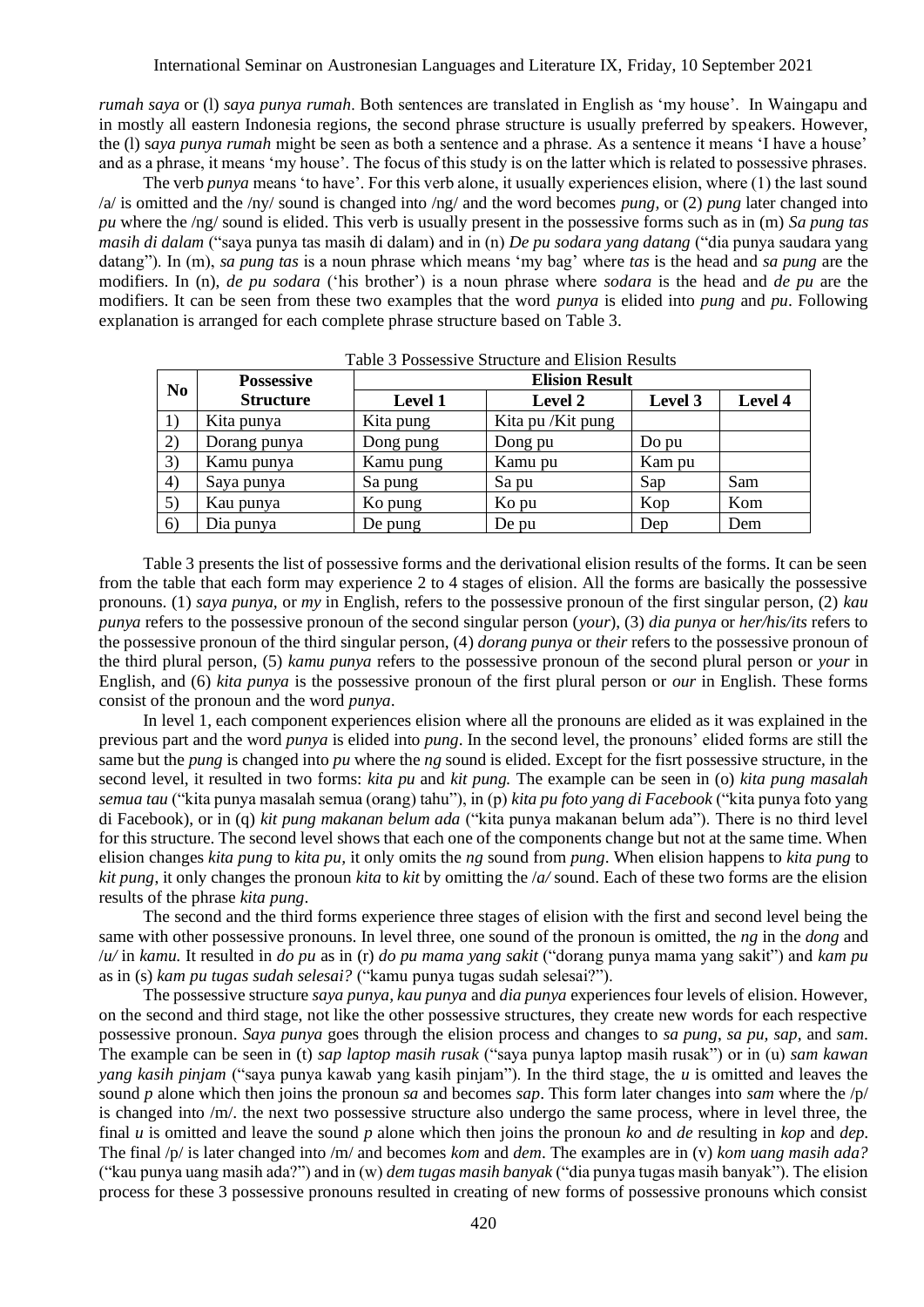of only one component instead of two components as the original forms. The elision process makes the possessive structure change from phrases to words.

## **CONCLUSION**

From the analysis there are several conclusions that can be inferred. First, in terms of pronouns, the syllable elision can occur in all pronouns which is shown by the omission of the second syllable or at least its final sound. The elided forms come from various processes. (1) when the second syllable is omitted, the first syllable is left as the original form as in *saya* to *sa.* (2) when the second syllable is omitted, the vowel (nucleus) of the first syllable changes to another vowel sound as in *dia* to *de*. (3) When the elision happens only to the final sound of the second syllable (nucleus) and leaving the onset, then it will join the first syllable as coda as in *kamu* to *kam*. Some elided pronouns such as *sa, ko,* and *dong* can be used as both subject and object in a sentence.

Second, with regard to possessive pronouns, the most commonly used phrase is the forms with the pronouns followed by the verb *punya*. These forms such as in *saya punya* is basically a possessive phrase as in English possessive pronoun *my*. The elision process occurs to each component of the pronouns and the word *punya* and through different levels. Some may experience 2 stages of elision, some 3 and 4 stages. The possessive phrases of *saya punya, kau punya,* and *dia punya* experience 4 stages and in the third and fourth stages they form new words instead of phrases such as in *sap, sam, kop, kom, dep,* and *dem*.

Third, in terms of the causes of elision, as it was explained in the introduction, it might be the product of rapid speech or speaking at a fast speech rate. This type of speaking is a key feature of informal or casual situations. As it was mentioned, the use of Bahasa Indonesia in Waingapu in formal places such as schools and offices also apply the informal manner as it is in casual situations such as at home. Comparing to the BEV (Black English Vernacular), which is a dialect of English spoken by certain group of black community in certain part of America and has been studied a lot, the use of Bahasa Indonesia in Waingapu and other eastern part of Indonesia has not been researched much. The distinctive use of Bahasa Indonesia might be seen as a different dialect of the standard Indonesian or from the use of Bahasa Indonesia in other parts of the country. However, this so-called dialect has not been defined broadly and deeply in terms of its linguistics features including speech rate and phonological processes as elision. Thus, this study can not determine whether the elision is affected by the speech rate or the dialect as it was suggested by Andana (2018). Nevertheless, in order to define a dialect, all linguistics features must be identified and included as characteristics of the dialect. It means that rapid speech, and elision and its derivational results are also the features of the dialects.

#### **REFERENCES**

Bussmann, Hadumod. 1998. Routledge Dictionary of Language and Linguistics. London: Routledge.

Chaer, Abdul. 2009. Fonologi Bahasa Indonesia. Jakarta: Rineka Cipta.

Crystal, David. 2008. A Dictionary of Linguistics and Phonetics. 6th ed. Oxford: Blackwell Publishing.

Finegan, E. 2004. Language: Its Structure and Use. Massachusetts: Thomson Wadsworth.

- Fromkin, Victoria, David Blair, and Peter Collins. 2000. *An Introduction to Language*. Sydney: Harcourt Australia.
- Kridalaksana, Harimurti. 2008. *Kamus Linguistik*. Jakarta: Gramedia.
- Roach, Peter. 2009. *English Phonetics and Phonology: A Practical Course*. 4th ed. Cambridge: Cambridge University Press.
- Anon. 2016. *Kamus Besar Bahasa Indonesia*. Badan Pengembangan dan Pembinaan Bahasa, Kementerian Pendidikan dan Kebudayaan Republik Indonesia.
- Anon. 2021. "Merriam-Webster Dictionary." Retrieved (https://www.merriam-webster.com).
- Andana, Aditya Hendy. 2018. "Elisions Correspondence To Speech Rate In Eminem's Offended Sub-Verses." *Language Horizon* 6(1):50–61.
- Firdhani, Anggi Rizky, Lia Maulia Indrayani, and Sutiono Mahdi. 2018. "The Use of Consonant Elision By Sri Mulyani During Her Interview Session With the Banker." *ELTIN JOURNAL, Journal of English Language Teaching in Indonesia* 6(2):53–58.
- Harrison, Phil. 2007. "The Lost Consonants of Atlanta." *Language Sciences* 29(2):237–46.
- Lawi, Mario Ferdinandus. 2020. "Ambivalensi Manusia Sabu: Identitas Dan Politik Ingatan Dalam Tegangan Katolik-Jingitiu." Universitas Sanata Dharma.
- Nasrulloh, Septiana Iman, Salman Yasri, and Evie Kareviati. 2019. "Elision in Students' Pronunciation During Presentation." *PROJECT (Professional Journal of English Education* 2(6):791–96.